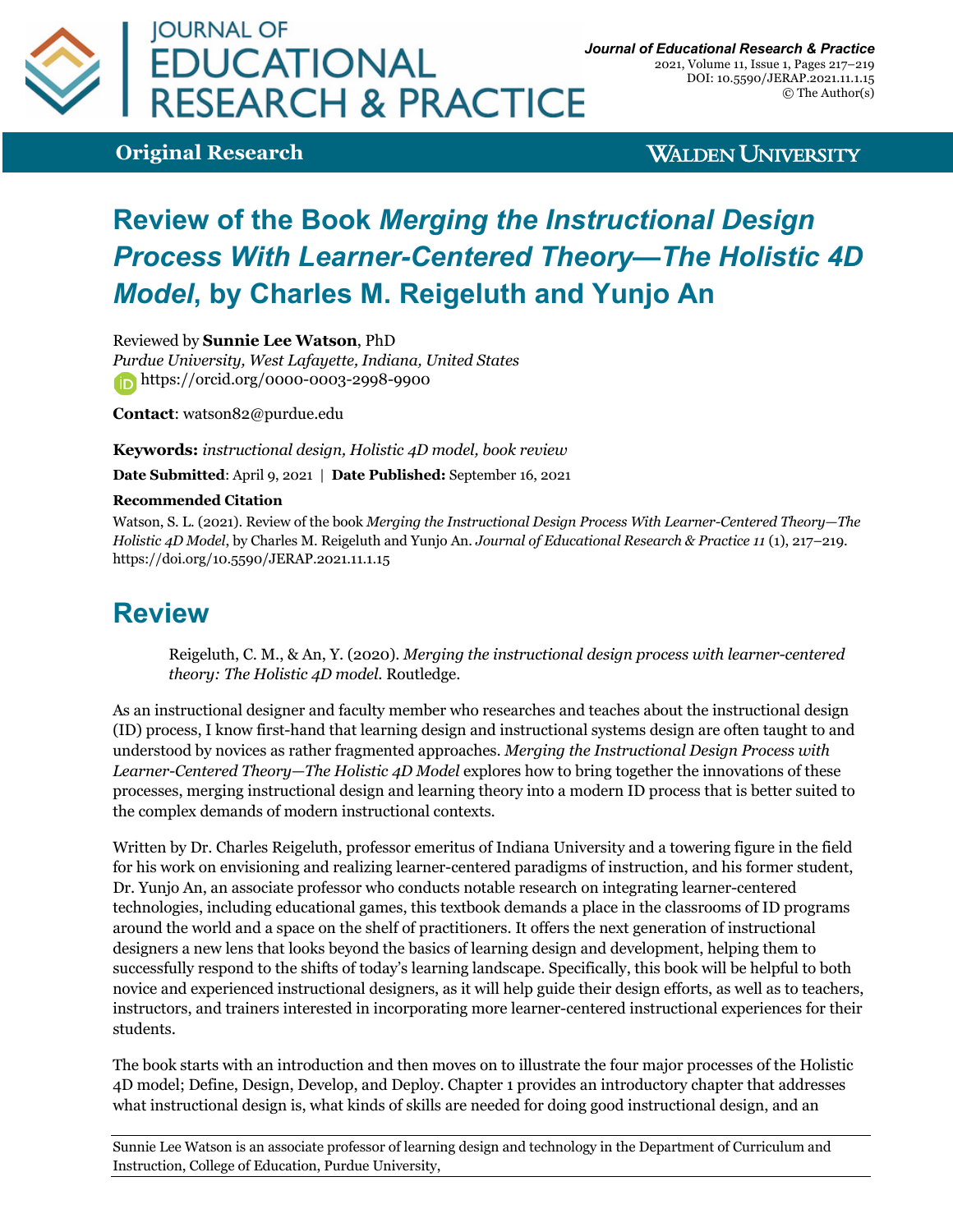overview of the most well-known ID models, as well as the Holistic 4D Model itself. The Holistic 4D Model focuses on design for learner-centered instruction; targets both training and educational contexts; allows for more creative and flexible design processes, thereby increasing both efficiency and effectiveness; incorporates instructional theory to guide the selection of methods; and incorporates frequent, formative evaluations throughout, among other advantages. The rest of the text goes into detail about each of the four processes, which are implemented through three stages: top-level, mid-level, and lower-level, with each containing its own cycles of analysis, design, and evaluation.

Chapter 2 details the "Define" process of the model. It describes activities that are important before beginning the ID process, such as performance analysis, needs assessment, project planning, and instructional system planning.

Then the book proceeds to the "Design" section, which is the longest section of the book, spanning Chapter 3 to Chapter 8. In Chapter 3, the authors explore the Design phase of the ID process, introducing the readers to categories of learning. The chapter explains the importance of determining which methods are most effective for a given instructional situation. A description of behavioral, cognitive, and constructivist learning theories and seminal instructional theories are also provided in this chapter.

Chapter 4 discusses nine major considerations for an IDer to bear in mind during the instructional design process, such as the difference between task and topic expertise, the various kinds of analyses that are needed, the importance of just-in-time analysis, the role of subject-matter experts, rapid prototyping, the use of design documents, learner-centered and teacher-centered approaches in instruction, strategies for increasing motivation, and the selection of appropriate educational media.

Chapters 5 and 6 offer detailed guidance for three major, top- and mid-level ADE (analysis, design, and evaluation) events within the Holistic 4D Model. Chapter 5 focuses on the top level where an IDer creates a "fuzzy vision" of the instruction, which includes a high-level outlook and plan for the content, sequence, and instructional methods, formative evaluation, and revisions. Chapter 6 details the eight major mid-level ADE events. This is where the IDer creates further clarity about the vision, content, sequence, objectives, assessments, instructional methods, and media.

Chapter 7 further details guidance for lower-level ADE events of the Holistic 4D model. This is where the IDer is providing final clarity of the vision, including content, sequence, and methods on task and topic expertise. The final chapter of the "Design" phase, Chapter 8, provides advice for designing just-in-time learning. It also provides recommendations on formative evaluation and revision strategies in the process. Finally, it provides suggestions for developing implementation plans and revising plans for project management.

The third section of the Holistic 4D Model, "Develop," details developing the instruction and conducting formative evaluation. Chapter 9 delivers major considerations and detailed guidance for producing instructional media, scriptwriting and storyboarding, graphic design, developing technology-enhanced instruction, and developing a learner guide and an instructor guide. This chapter emphasizes the importance of frequent evaluation and revisions within the development phase. Chapter 10 specifies considerations and recommendations for conducting continuing formative evaluation of the design as well as the ID process. The connections of these elements throughout the entire book demonstrate the iterative and recursive characteristics of the Holistic 4D model.

The final "Deploy" section of the Holistic 4D Model is explored in Chapter 11, where the authors provide recommendations and guidelines for ensuring that the delivery, management, and support functions of an instructional system are operating in a satisfactory manner. Chapter 12 concludes the book by providing detailed advice and guidance in managing a summative evaluation of the instructional system through the Holistic 4D Model lens.